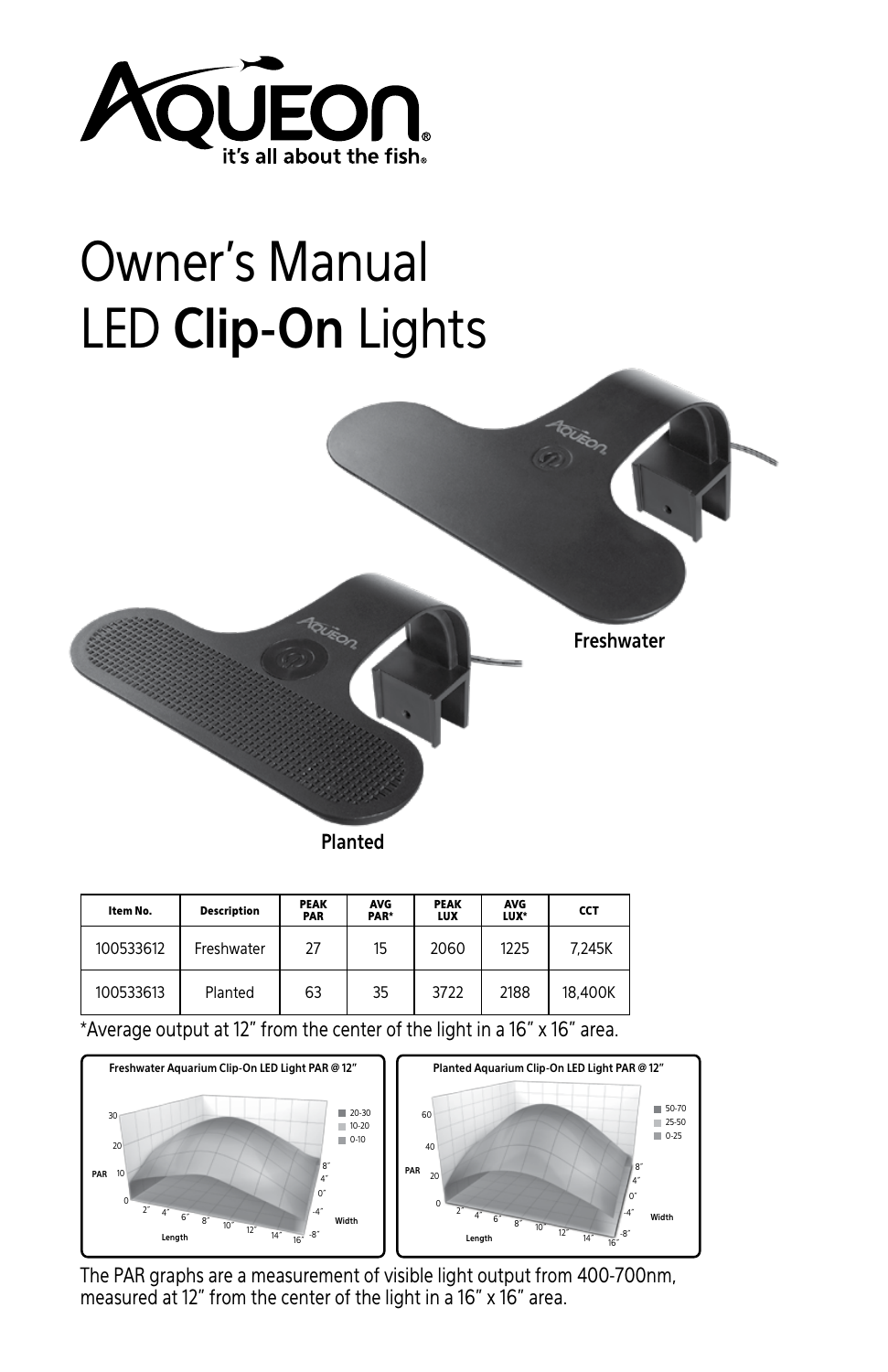## IMPORTANT SAFETY INSTRUCTIONS

**WARNING** – To guard against injury, basic safety precautions should be observed including the following:

### 1. READ AND FOLLOW ALL SAFETY **INSTRUCTIONS**

- 2. **DANGER** To avoid possible electric shock, special care should be taken since water is employed in the use of aquarium equipment. For each of the following situations, do not attempt to repair yourself; return the appliance to an authorized service facility for service or discard the appliance:
	- A. If the appliance falls into the water, DON'T reach for it! First unplug it and then retrieve it. If electrical components of the appliance get wet, unplug the appliance completely.
	- B. Carefully examine the appliance after installation. It should not be plugged in if there is water on the parts not intended to be wet.
	- C. Do not operate any appliance if it has a damaged cord or plug, or if it is malfunctioning or if it is dropped or damaged in any manner.
	- D. To avoid the possibility of the appliance plug or receptacle getting wet, position aquarium stand and tank to one side of the wall-mounted receptacle to prevent water from dripping onto the receptacle or plug. As shown in the figure, a "drip loop" should be arranged by the user for each cord connecting an aquarium appliance to the receptacle. The "drip loop" is the part of the cord below the level of the receptacle, or the connector if an extension cord is used, to prevent water travel along the cord and coming in contact with the receptacle. If the plug or the receptacle does get wet,

DON'T unplug the cord. Disconnect the fuse to the circuit breaker that supplies power to the appliance. Then unplug and examine for the presence of water in the receptacle.

- 3. Close supervision is necessary when any appliance is used by or near children.
- 4. To avoid injury, do not contact moving parts or hot parts such as heaters, reflectors, lamp bulbs, etc.
- 5. Always unplug an appliance from the outlet when not in use, before putting on or taking off parts, and before cleaning. Never yank the cord to pull plug from the outlet. Grasp the plug and pull to disconnect.
- 6. Do not use an appliance for other than intended use. The use of attachments not recommended or sold by the appliance manufacturer may cause an unsafe condition.
- 7. Do not install or store the appliance where it will be exposed to the weather or to temperatures below freezing.
- 8. Make sure an appliance mounted on a tank is securely installed before operating it.
- 9. Read and observe all the important notices on the appliance.
- 10. If an extension cord is necessary, a cord with a proper rating should be used. A cord rated for less amperes or watts than the appliance rating may overheat. Care should be taken to arrange the cord so that it will not be tripped over or pulled.
- 11. This appliance is recommended for use over a glass aquarium cover or panel. The appliance is intended **FOR HOUSEHOLD USE ONLY**.

#### **ONLY FOR POLARIZED ATTACHMENT PLUG APPLIANCES**

12. If this appliance has a polarized plug (one blade is wider than the other) as a safety feature, this plug will fit in a polarized outlet only one way. If the plug does not fit fully in the outlet, reverse the plug. If it still does not fit, contact a qualified electrician. Never use with an extension cord unless plug can be fully inserted. Do not attempt to defeat this safety feature.

## 13 SAVE THESE INSTRUCTIONS

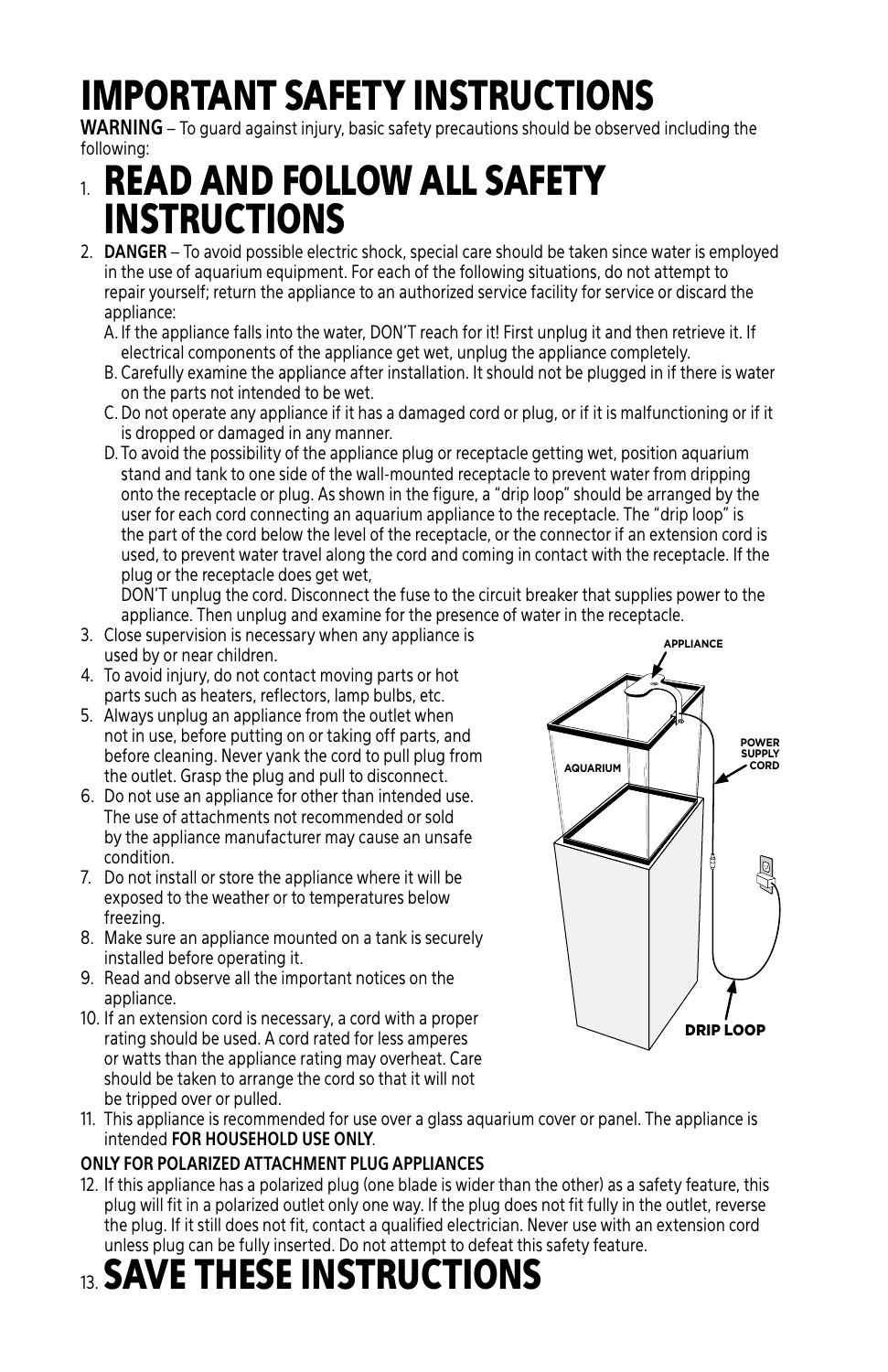# CONSIGNES DE SÉCURITÉ IMPORTANTES

**AVERTISSEMENT** – Pour protéger contre les blessures, respecter les consignes de sécurité de base, notamment ce qui suit :

### $_{1}$  lire et respecter toutes les  $\,$ INSTRUCTIONS DE SÉCURITÉ.

- 2. **DANGER** Pour écarter les risques de décharge électrique, faire preuve de précautions particulières en raison de la présence d'eau dans l'aquarium. Dans chacune des situations cidessous, ne pas tenter de réparer soi-même ; renvoyer l'appareil à un centre de réparation agréé ou le mettre au rebut.
	- A. Si l'appareil tombe dans l'eau, NE PAS y mettre la main ! Débrancher d'abord l'appareil puis le récupérer. Si des composants électriques de l'appareil sont mouillés, le débrancher immédiatement.
	- B. Examiner l'appareil avec soin après son installation. Ne pas le brancher s'il y a de l'eau sur des pièces non destinées à être mouillées.
	- C. Ne pas utiliser un appareil s'il a un cordon ou une fiche endommagés, s'il fonctionne mal, s'il est tombé ou s'il a été endommagé d'une quelconque façon.
	- Si la fiche ou la prise sont mouillées, NE PAS débrancher le cordon. Couper l'électricité au niveau **APPAREIL** D. Pour écarter le risque de mouiller la fiche de l'appareil ou la prise de courant, placer le socle et la cuve de l'aquarium sur le côté par rapport à la prise murale, afin d'éviter que l'eau ne goutte sur la prise ou la fiche. Prévoir une « boucle d'égouttement », illustrée ci-dessous, sur chaque cordon qui raccorde un appareil de l'aquarium à la prise de courant. La « boucle d'égouttement » est la portion de cordon en dessous du niveau de la prise, ou du connecteur si un cordon de rallonge est utilisé, pour empêcher l'eau de s'écouler le long du cordon et de venir au contact de la prise. du disjoncteur qui alimente l'appareil. Débrancher ensuite le cordon et voir s'il y a de l'eau dans la prise de courant.
- 3. Une supervision étroite est nécessaire lors de l'utilisation de tout appareil électrique par des enfants ou à leur proximité.
- 4. Pour éviter les blessures, ne pas toucher de pièces en mouvement ni de pièces chaudes telles que radiateurs, réflecteurs, ampoules, etc.
- 5. Toujours débrancher un appareil de la prise de courant lorsqu'il n'est pas utilisé, avant de poser ou d'enlever des pièces et avant de le nettoyer. Ne jamais tirer sur le cordon pour sortir la fiche de la prise. Saisir la fiche et tirer pour débrancher.
- 6. Ne pas utiliser un appareil à d'autres fins que celles prévues. L'emploi d'accessoires non recommandés ni vendus par le fabricant de l'appareil peut produire une situation dangereuse.
- 7. Ne pas installer ni entreposer l'appareil dans un endroit exposé aux intempéries ou à des températures inférieures au gel.
- 8. S'assurer qu'un appareil monté sur un aquarium est solidement installé avant de le mettre en marche.
- 9. Lire et respecter toutes les consignes importantes figurant sur l'appareil.
- 10. Si un cordon de rallonge est nécessaire, utiliser un cordon de capacité suffisante. Un cordon prévu pour des intensités (A) ou des puissances (W) inférieures à celles de l'appareil peut surchauffer. Veiller à disposer le cordon de manière à éviter tout risque de trébuchement ou d'arrachement.
- 11. Cet appareil est recommandé pour une utilisation sur un couvercle ou panneau d'aquarium en verre. Ce appareil est destiné à une **UTILISATION DOMESTIQUE SEULEMENT**.

#### **APPAREILS À FICHE POLARISÉE SEULEMENT**

12. Si cet appareil comporte une fiche polarisée (une lame plus large que l'autre) par mesure de sécurité, cette fiche ne peut être branchée dans une prise polarisée que dans un sens. Si la fiche ne rentre pas complètement dans la prise, retourner la fiche. Si elle ne rentre toujours pas, contacter un électricien qualifié. Ne jamais utiliser avec un cordon de rallonge si la fiche ne s'enfonce par complètement. Ne pas tenter de contourner ce dispositif de sécurité.

## 13. CONSERVER CES INSTRUCTIONS

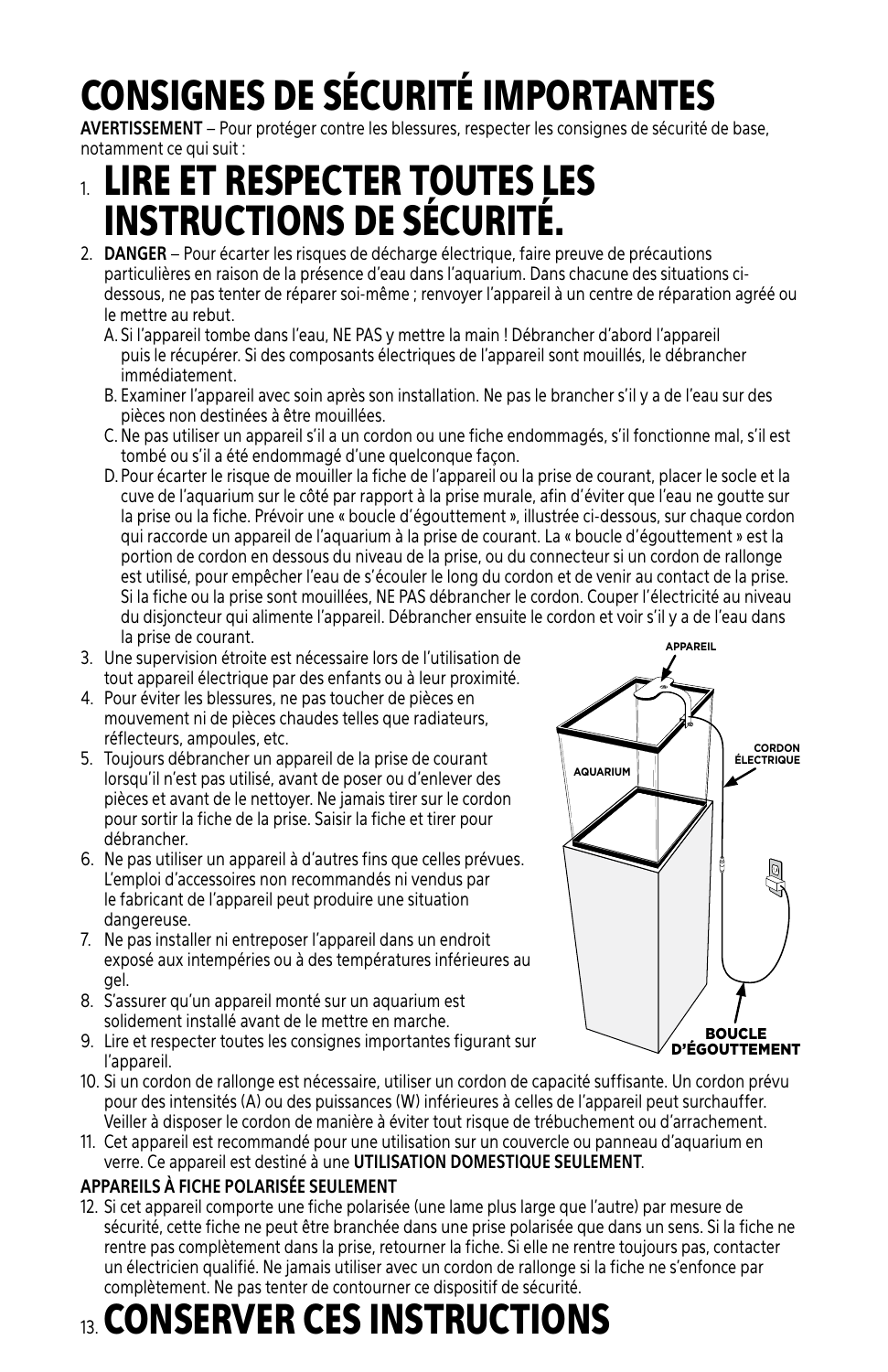### IMPORTANT CLEANING & SERVICING PRECAUTIONS

**CLEANING:** It is important to keep this appliance clean. Unplug and remove the unit from the aquarium. Wipe exposed surfaces carefully with a damp cloth to remove any dust or mineral deposits which may collect over time. Make sure all surfaces are dry before reinstalling.

**SERVICING:** In order to assure proper electrical connections and polarity, replacement parts and servicing should be performed only by a qualified electrician.

#### INSTALLATION INSTRUCTIONS

#### FOR AQUARIUM WITH TOP FRAME (Fig. 1)

- 1. Ensure glass aquarium cover is properly installed over aquarium.
- 2. Remove plastic mounting screw from LED light.
- 3. Place LED light in desired location, making sure the BACK panel of the mounting bracket is flush with the back panel of the aquarium frame.
	- o Always center the fixture so that it provides maximum exposure of light to all aquarium inhabitants.
- 4. Insert the plastic mounting screw through the FRONT of mounting bracket. Tighten the screw so the LED light is secure on the aquarium.
- 5. Plug-in LED light into an acceptable outlet. Be sure to incorporate a "drip loop" on the cord.
- 6. Turn LED light on/off using the touch switch. (Fig. 3)

#### FOR AQUARIUM WITHOUT TOP FRAME (Fig. 2)

- 1. Ensure glass aquarium cover is properly installed over aquarium.
- 2. Remove plastic mounting screw from LED light.
- 3. Place LED light in desired location, making sure the FRONT panel of the mounting bracket is flush with the front of the glass panel.
	- o Always center the fixture so that it provides maximum exposure of light to all aquarium inhabitants.
- 4. Insert the plastic mounting screw through the BACK of mounting bracket. Tighten the screw so the LED light is secure on the aquarium.
- 5. Plug-in LED light into an acceptable outlet. Be sure to incorporate a "drip loop" on the cord.
- 6. Turn LED light on/off using touch switch. (Fig. 3)